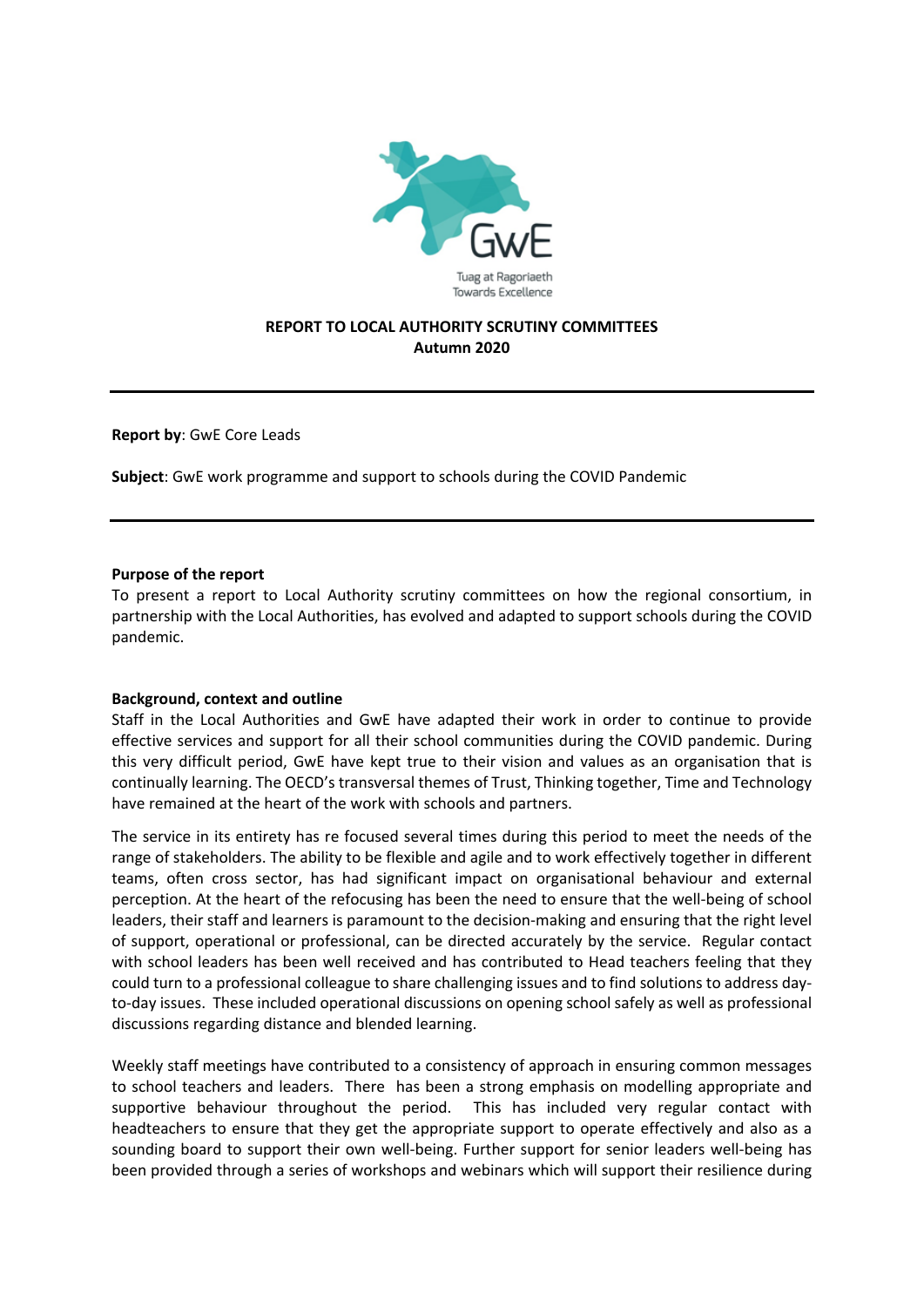this difficult period. GwE staff are also conducting face to face pastoral visits to schools during the autumn term on behalf of the Local Authorities.

GwE sees itself as a partnership organisation, especially with the Local Authorities and even more so during the lockdown period and in moving forward. GwE have worked effectively with Welsh Government on policy and continuity of learning. It has also worked consistently with the other regions and with Estyn in preparing guidance and resources for distance and blended learning and to provide advice on formative and continuous assessment. It has also strengthened the working relationship between those parties with positive professional exchanges, ensuring that the stakeholders are getting quality advice and resources.

One of the main strengths of work across North Wales has been the consistent messaging from the six local authorities through their political education portfolio holders and directors working with GwE to have one common message for the schools in North Wales. This consistency of messaging has been not only welcomed by schools but also by teacher unions and non-teaching unions who welcomed the clarity of messaging and support for their staff. One such example is the operational group of local authority and regional staff working on and developing risk assessments policy, advice and guidelines, and creating a regional dashboard which is a strong foundation for all schools to be able to reopen with risks being identified and locally managed and supported.

The six local authorities and GwE have taken a collegiate and collective regional approach to supporting schools throughout the COVID pandemic. This was clearly demonstrated in the consistent regional approach in developing a supportive framework to ensure that all regional schools had the right policies in place together with a comprehensive risk assessment in order to create a safe environment to welcome the children back into schools.

The framework included resources to support planning for:

- 1) Health and safety requirements
- 2) Site and facilities arrangements
- 3) Transport
- 4) Staffing arrangements
- 5) Blended teaching and learning
- 6) Inclusion and pupil support
- 7) Key management tasks.

Teamwork, joint working and collaboration has also been at the heart of the work with schools. All schools in the region are part of a cluster or a forum where they can come together to discuss operational issues as well as sharing best practice regarding distance and blended learning. This joint work facilitated by GwE staff has been very successful and sets a very strong infrastructure in place for future work and working relationship across the region.

One noteworthy aspect of the work has also been the bespoke nature of support for teachers and schools. GwE have worked on the strengths of individuals within the team and redeployed them where they have provided the maximum impact in their roles in supporting individual local authorities, schools, clusters, subject and phase networks. This bespoke provision of support based on strong principles of collaboration, exchanging and sharing and developing the best practice is a key learning principle that we will continue to develop in the next stages of evolving the service.

Schools who were causing concern prior to lockdown have had access to clear and targeted support to help them through this difficult period. This has been at several levels including network support, support to senior leadership and middle management in those schools and support with provision of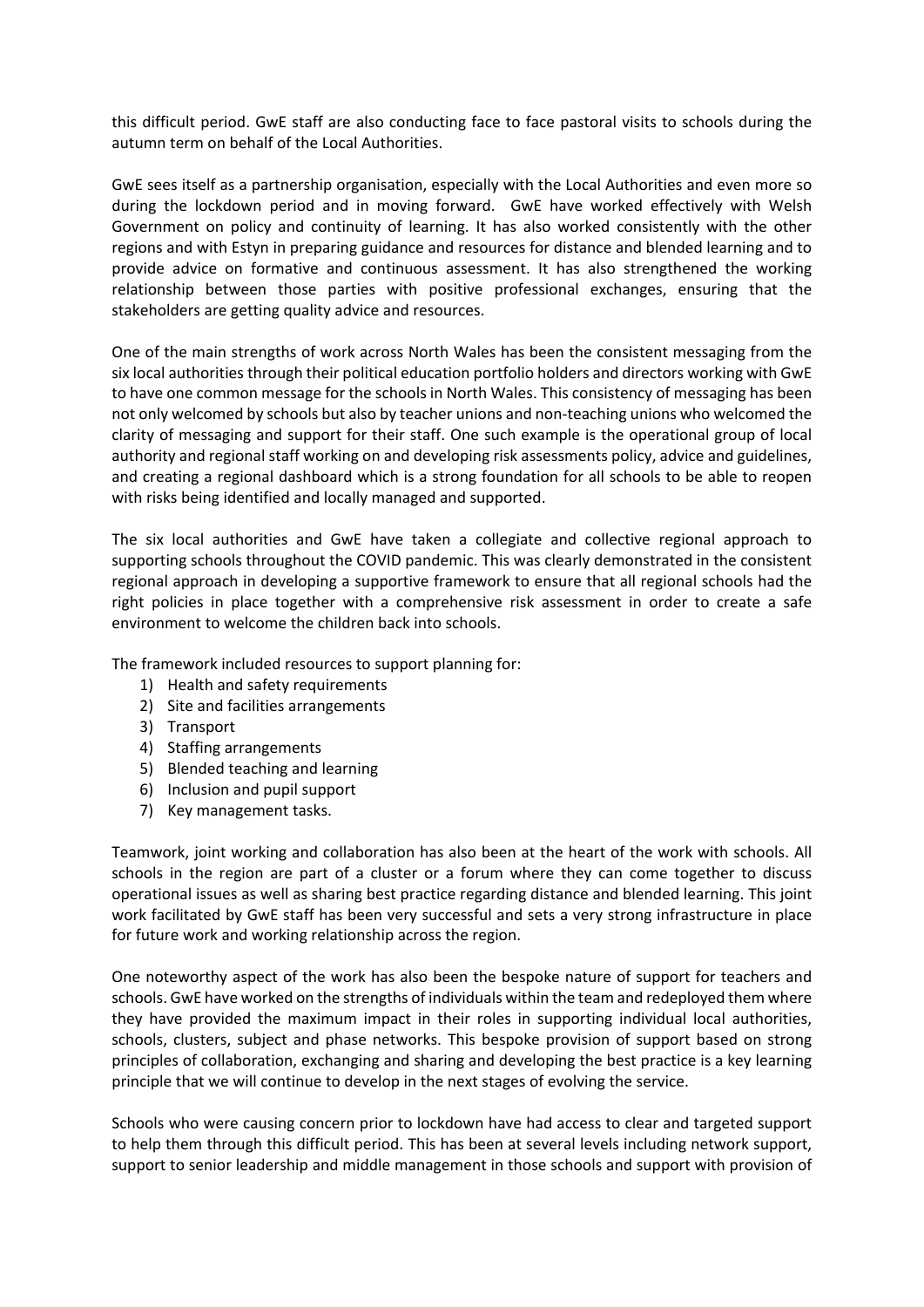distance and blended learning. Schools that have found the lockdown and post lockdown period difficult due to staff having to self-isolate have been supported in various ways. This has included modelling of exemplar materials, webinars, shared materials and resources. Also, GwE staff directly leading, directly teaching in schools or providing distance learning to learners.

A lot of time and energy have been put in place to contact international experts and to research international practice to learn and establish the principles of effective distance and blended learning. Discussions with international colleagues including the OECD have also deepened thinking within the organisation. GwE have provided practical support for leaders to enable them to consider their whole school strategic planning of provision for distance and blended learning, refine and evaluate their evolving provision and consider planning for various scenarios where pupils may be in school and / or at home over the coming academic year. This has supported schools to have a better strategic overview of their provision.

GwE is also supporting schools in evaluating the quality of their blended learning and distance learning provision, sharing local examples and case studies of effective provision to reduce variation where it exists. Live streaming is developing well and enhancing the blended learning experience. Schools now realise that COVID will be with them for an extended period and are planning more strategically and effectively.

Self-evaluation and improvement processes have become an intrinsic part of the work of schools. As schools and settings are becoming more confident with the delivery of learning at a distance, so they will be better able to adapt their self-evaluation processes and tools to monitor, evaluate, review and revise if appropriate, the provision.

School leaders acknowledge that one of the greatest challenges to the delivery of blended and distance learning has been and continues to be ensuring that staff and pupils have the necessary skills' set and resources available to them. There has been a rapid pace of upskilling for some staff to move to digital platforms. Schools have undertaken a range of planned professional learning offered by regional consortia around the use of digital technology to support learning. This has also proved to be an opportunity as a greater number of practitioners are now able to confidently use an increasing range of technology to support learning.

Many schools acknowledge that parental engagement has been a key factor in securing effective distance/blended learning. GwE and the Local Authorities have provided a range of guidance to support school in improving parental engagement, including the sharing of good practice.

Many schools also acknowledge that there are ongoing operational challenges that change on a dayto-day basis, where a range of scenarios have to be planned for including cohorts of learners selfisolating or individual / small groups of learners and staff self-isolating. There are many examples of how schools are managing these complex situations well, having clear whole school strategies. GwE and the Local Authorities continue to support schools, using clusters and networks of schools to support each other and share resources and strategies.

GwE have also adopted a regional approach to accelerating learning, working on a tri-level approach which includes universal support led by the consortium, targeted support jointly led by the consortia and the local authority, with the acute being the responsibility of the local authority. This work has been developed on an evidence base approach working closely with Bangor University and regional staff to ensure a range of high-quality resources to support physical and emotional wellbeing, literacy and numeracy, these being made available to all learners across, all age range in all schools. The impact of this work will be captured through a regional dashboard which will include all grants made available to schools by Welsh Government during this financial year.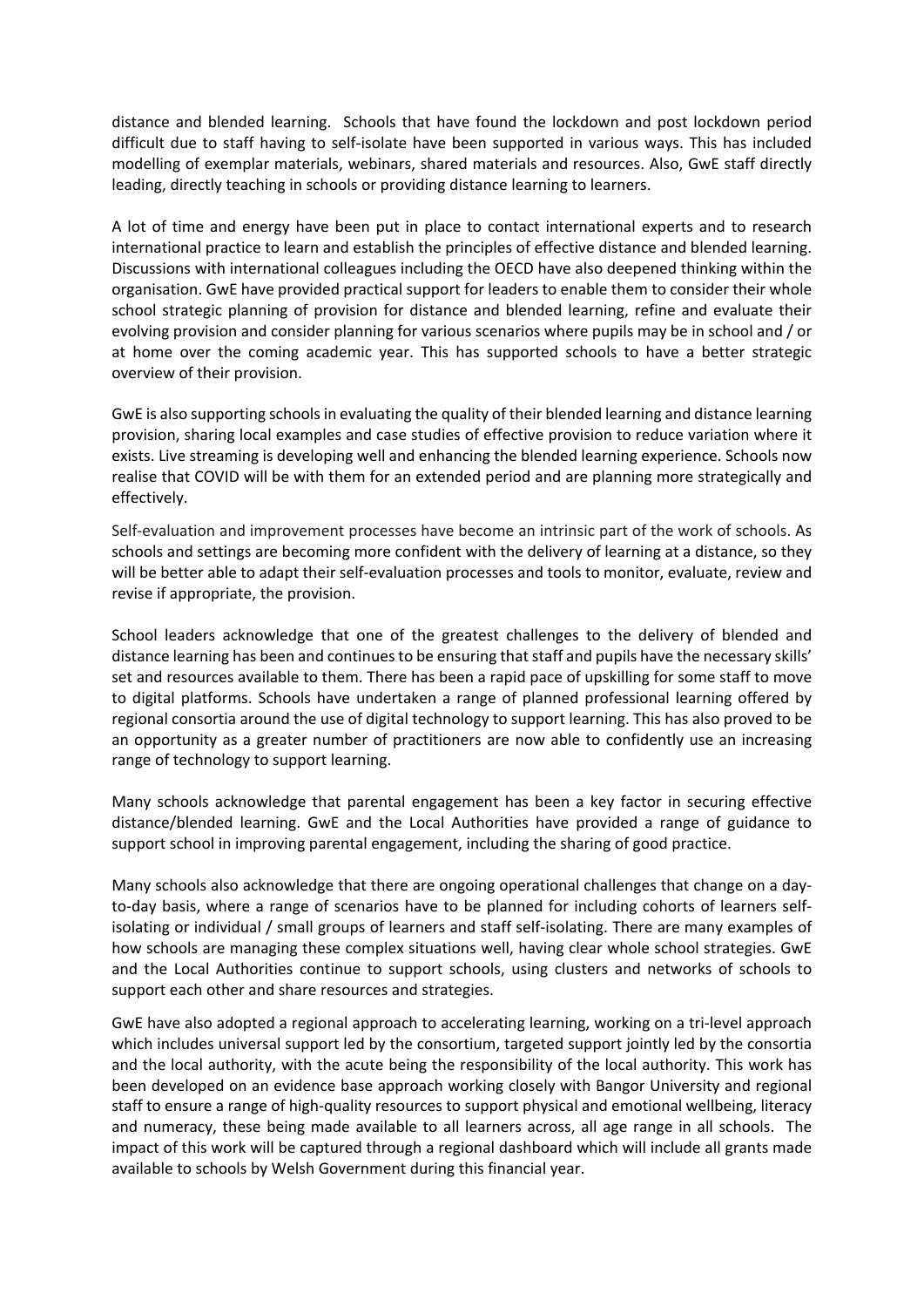During the autumn term, GwE have provided opportunities for schools to form alliances or to work within developed clusters to address gaps in provision and alternative ways of delivery to meet any future lockdown scenarios. This work will:

- Identify, develop and share blended learning resources within the cluster/alliance and with other regional clusters/alliances;
- Ensure all identified and developed resources are submitted through their Supporting Improvement Adviser to be included on the GwE Support Centre;
- Support schools within the cluster with their provision to meet any future 'lockdown scenarios';
- Prioritise additional support for the secondary sector in preparation for the awarding of examination grades in 2021.

Schools in the GwE region will have a significant collection of resources for each age group.

The GwE Professional Offer for this academic year has been rationalised and concentrates on 5 main areas: Wellbeing, The Reform Journey, Developing the Workforce, Accelerating the Learning and Digital Learning. In addition, GwE will continue to facilitate cluster working to support the development of Curriculum for Wales, ALN Transformation and the Welsh Language.

During the COVID period GwE has continually reflected on the effectiveness of the work. Both internal and external resources have been used to ensure that we have a balanced perspective on the quality of the work. This has included working with the Education Development Trust and Steve Munby to develop the organisation and plan our future infrastructure.

### **Main outcomes and impact of the work**

- Effective collegiate and collective regional approach between the six local authorities and GwE.
- Joint working has ensured strong governance and regional consistency in support, messaging and guidance given to schools.
- Strengthened collaboration between peers at a cluster/forum level has ensured effective coconstructed strategic thinking and direction.
- Clear regional and local approach in place for effective repurposing of both the service and its schools.
- Schools are well informed and confident that effective support is available should any needs arise.
- School leaders' wellbeing supported through regular and clear communication.
- Clear guidance given on how to prioritise and structure both Distance and Blended Learning.
- Schools provided with coherent guidance and resources to effectively support vulnerable learners with their wellbeing, engagement and learning.
- Best practice being shared across schools and clusters, i.e. engaging with reluctant learners and families, digital platforms and communication systems, blended learning models, etc.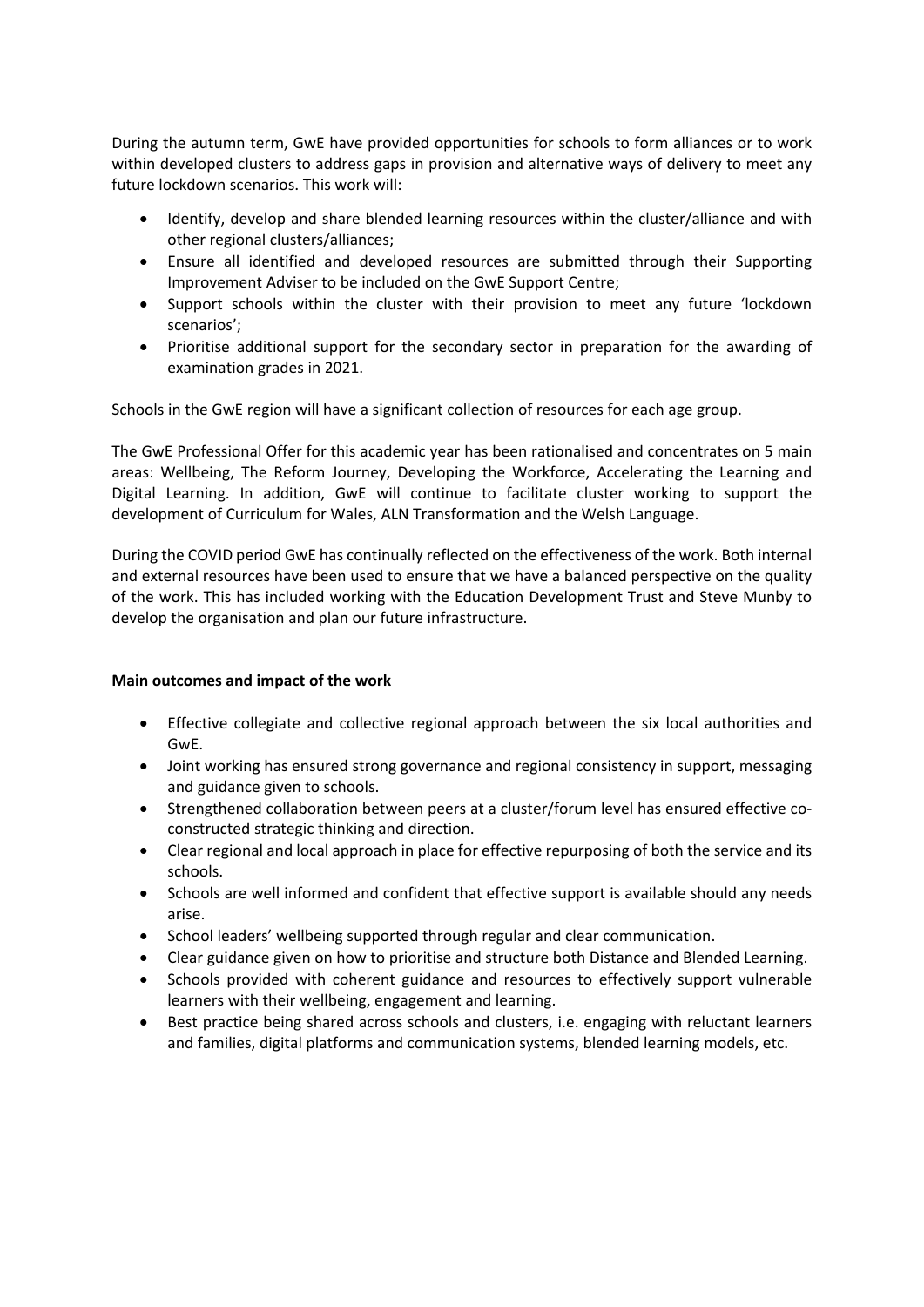## **Other outcomes and impact**

- Effective communication provided via single point of contact (SIA) for school leaders and ease of access to support.
- Schools have been able to remain open to key workers in the event of staff shortages.
- Schools are well informed and confident that support is available should any needs arise. School leaders' wellbeing is supported through regular communication.
- Shared understanding of the importance of the welfare of pupils, parents and staff
- Clear guidance given on how to prioritise and structure both Distance and Blended Learning.
- Schools having access to a wealth of quality resources for reference as they plan for and deliver distance and blended learning.
- Comprehensive distance and blended learning models available for schools to adopt, adapt or refer to. This has in turn ensured strengthened leadership and improved balance of work that can be completed at home.
- Co-ordinated approach to supporting schools which has led to greater consistency and quality of distance and blended learning across the region.
- Best practice being shared across schools i.e. engaging with reluctant learners and families, digital platforms and communication systems etc.
- Strengthened use of ICT to enable effective communication between schools, within schools and with school stakeholders.
- School staff being upskilled through the use of a digital platform for professional development.
- Information shared with the LA is up to date and timely support is given to any School.
- In conjunction with the LA, ensured that the process of appointing school leadership candidates is appropriate and fair.
- Consistent messages disseminated to schools by GwE / LA officers.
- Strengthened collaboration between peers at a cluster level through digital means ensuring co-constructed strategic thinking.
- Strengthened collaboration between local authority officers and GwE.
- Clear regional and local approach in place for adapting schools for different purposes.
- Effective cascading of key messages to school staff to ensure consistency and clarity.
- Increased collaboration between regions and other stakeholders.
- Increased understanding of key messages and work streams.
- Stronger awareness amongst school leaders of effective strategies to ensure continuation of school business.
- Quality Professional Learning developed in readiness for future needs.
- Newly Qualified Teachers having clarity regarding completing their induction year.
- Strong partnership work with Bangor University to ensure initial teacher training students have clarity on the appointment system for next year.
- Strong partnership working with Caban to ensure increased research opportunities and recognition of excellence by School staff.

# **Next Steps**

- 1. Support schools to implement the recommendations of the Design and Delivery Board for the awarding of qualifications in summer 2021.
- 2. Continue to work closely in partnership with Local Authorities to support the wellbeing of Head teachers and school staff.
- 3. Deliver an effective professional learning offer to supportschoolsto addressimmediate needs and to implement the Welsh Government reform journey